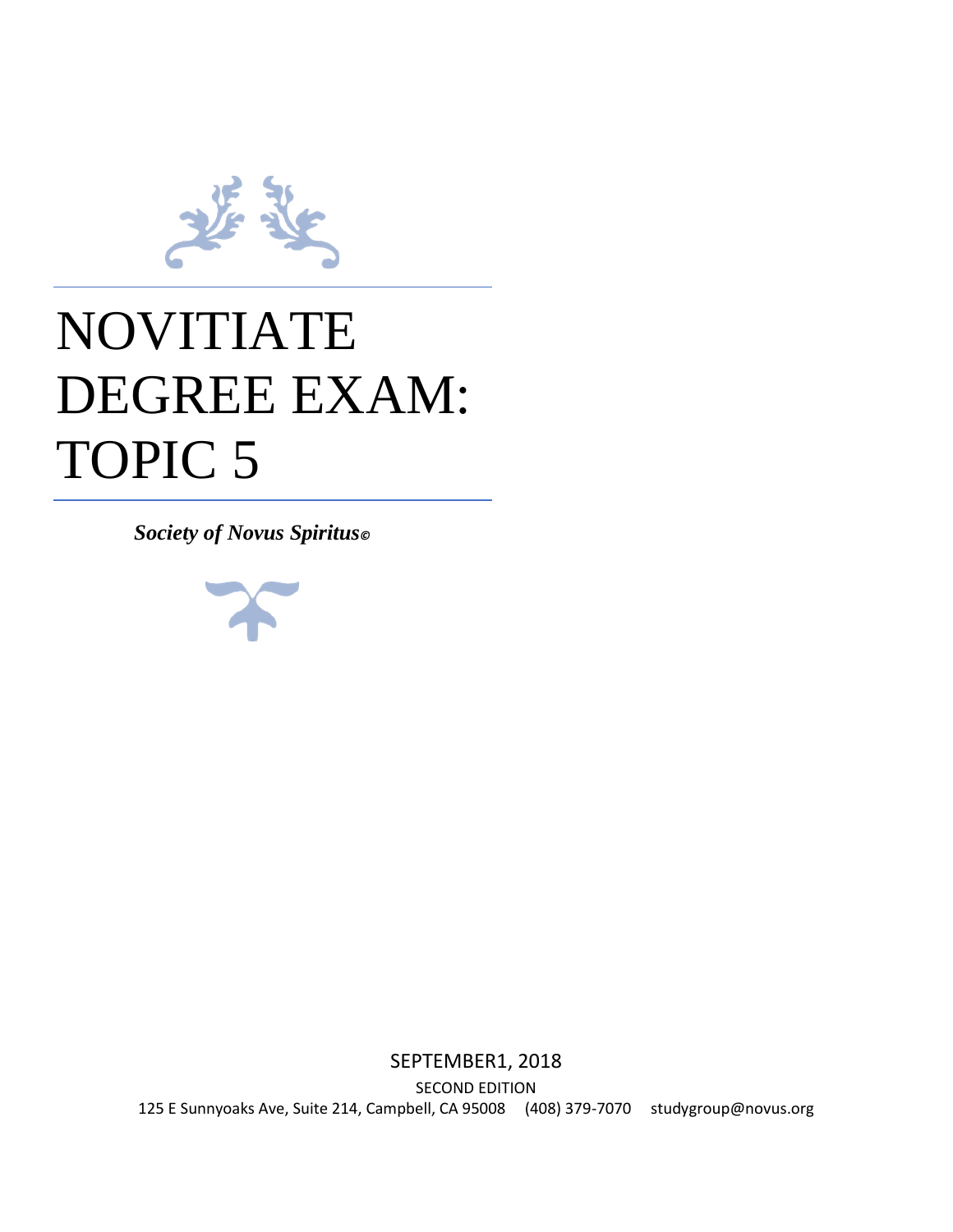l,

| <b>God Is Love (a)</b><br>[Topic $5 -$ Lesson One $-$ pp. 1-20] | <b>Definitions:</b><br>Good: |
|-----------------------------------------------------------------|------------------------------|
| <b>Compare Gray, Dark and White entities.</b><br>1.<br>Gray-    | Agnostic:                    |
| Dark-                                                           | Merge:                       |
| White-                                                          | Gay:                         |
|                                                                 | Noir:                        |
| Describe Azna and Om's nature and role.<br>2.                   | Jealousy:                    |
|                                                                 | <b>Omnipresent:</b>          |
| What are some ways to deal with<br>3.                           | <b>Forgiveness:</b>          |
| Darkness?                                                       | Miracle:                     |
|                                                                 | <b>Infinite:</b>             |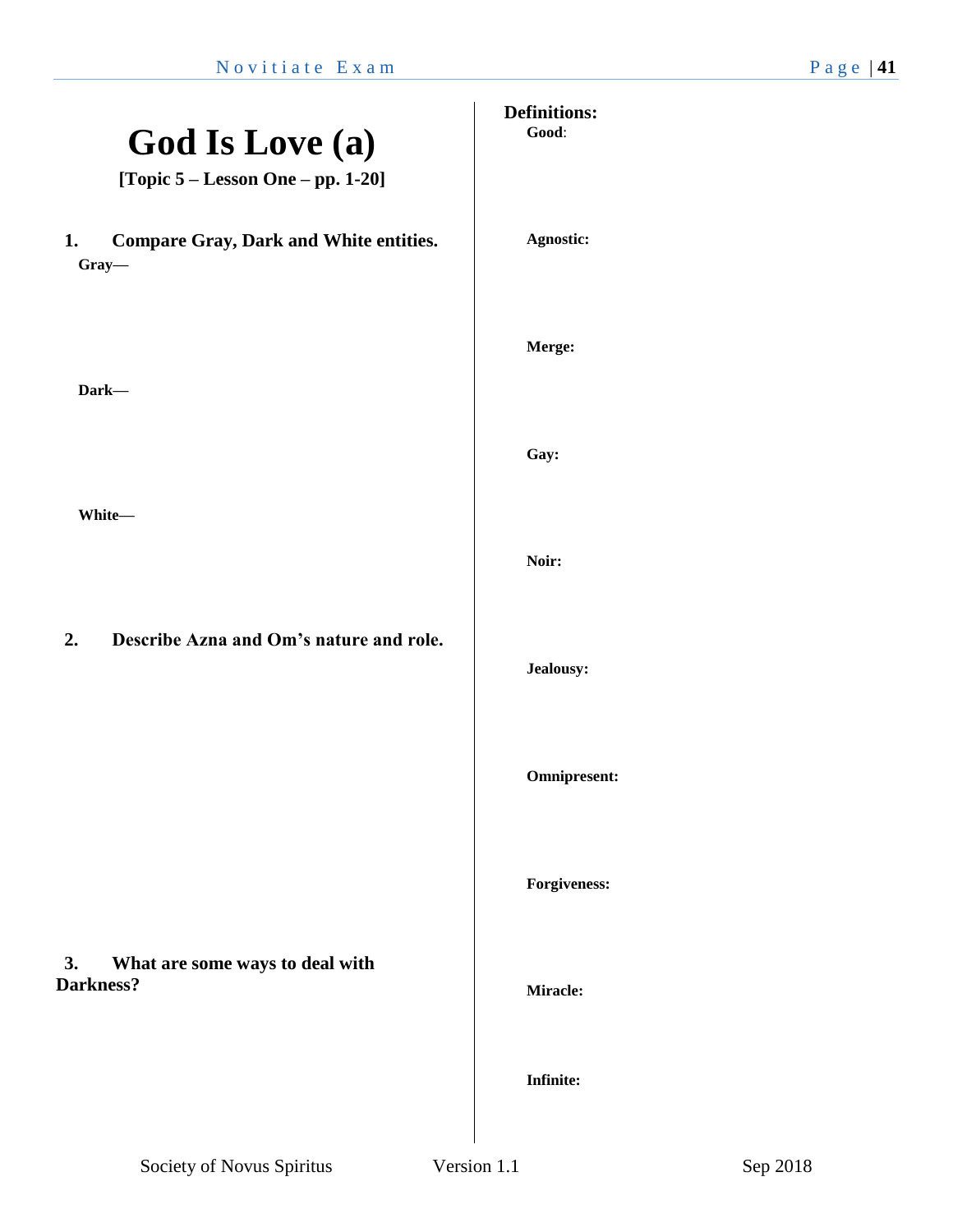**Devas:**

**Avatar:**

**True or False: ["T" for True, "F" for False.]**

- **1. We cannot turn Dark White, but be examples for those on the Other Side and perfect our souls. ( )**
- **2. White can't turn Dark or Gray, but they can be derailed. The purpose of the Dark is to derail. ( )**
- **3. More Grays turn White while in life on Earth, rather than while they are on the Other Side. ( )**
- **4. In Genesis, it says, "We created," referring to a male and female God. ( )**
- **5. It was a soul's choice to be Dark, Gray, white. ( )**
- **6. Grays have Guides (unless they turn Dark), but Darks do not, only a conglomerate force. ( )**
- **7. Some, out of false ego, decided to be Dark. ( )**
- **8. White entities can be manipulated or influenced by Darkness, but they quickly readjust themselves. ( )**
- **9. Love is just a word unless it is put into action. ( )**
- **10. Everyone is co-dependent on someone/thing. ( )**
- **11. Have righteous anger against injustices; the dignity of the soul must be respected at all costs. ( )**
- **12. We can forgive and forget everything. ( )**
- **13. Sightings of the "Blessed Mother" are Azna. ( )**
- **14. Negativity comes from Dark entities on this planet; they do not like when Light accelerates. ( )**
- **15. There is no one taken against their exit time. ( )**
- **16. A white entity's essence can be scared, so we must add salve to the soul of others from the hurt. ( )**
- **17. You must have knowledge for spirituality. ( )**
- **18. There is nothing that man can think of that is not in existence – even gnomes and fairies. ( )**
- **19. Things are sentient; they hear you. ( )**
- **20. Christ was a Direct Report, and so was Apollonias, Buddha, Mohammed and Lady of the Lotus. ( )**
- **21. Christ died on the cross. ( )**
- **22. Christ was a Gnostic, not a Christian. ( )**
- **23. Mother and Father God created all we know. ( )**
- **24. We're never alone; we have crowds around us. ( )**
- **25. God's Universe is in the shape of a man with many planetary systems within this silhouette. ( )**
- **26. Azna and Om look like all the races. ( )**
- **27. Christ brought the New Law of a God of love, in rebuttal to the false gods of the Old Testament. ( )**

# **Discussion**:

*1.* **Discuss the statement – all irritating entities do not have Gray souls.**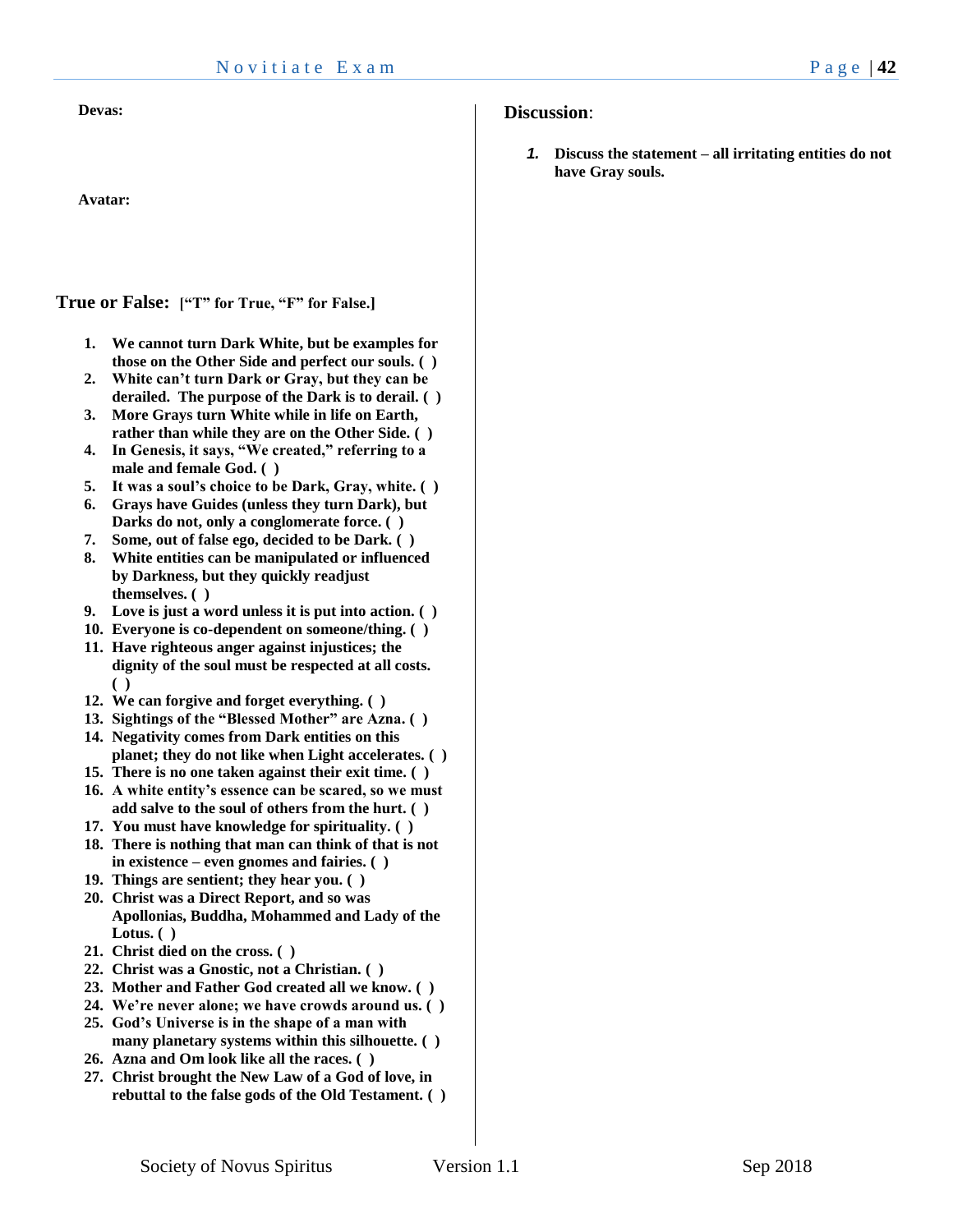| <b>God Is Love (b)</b><br>[Topic $5 -$ Lesson Two $-$ pp.21-38]                                           | What are the basic beliefs of Gnostics?<br>$\boldsymbol{4}$ . |
|-----------------------------------------------------------------------------------------------------------|---------------------------------------------------------------|
| Compare the false god of the Old<br>1.<br><b>Testament to the Gnostic true God of love.</b><br>False god: |                                                               |
| <b>True God:</b>                                                                                          | 5.<br>What don't Gnostics believe in?                         |
| What are some personal false gods of<br>2.<br>man?                                                        | <b>Definitions:</b><br>Worship:                               |
| What is the nature and role of Gnostics?<br>3.                                                            | <b>Fanatical:</b>                                             |
|                                                                                                           | Forgiveness:                                                  |
|                                                                                                           | antichrist:                                                   |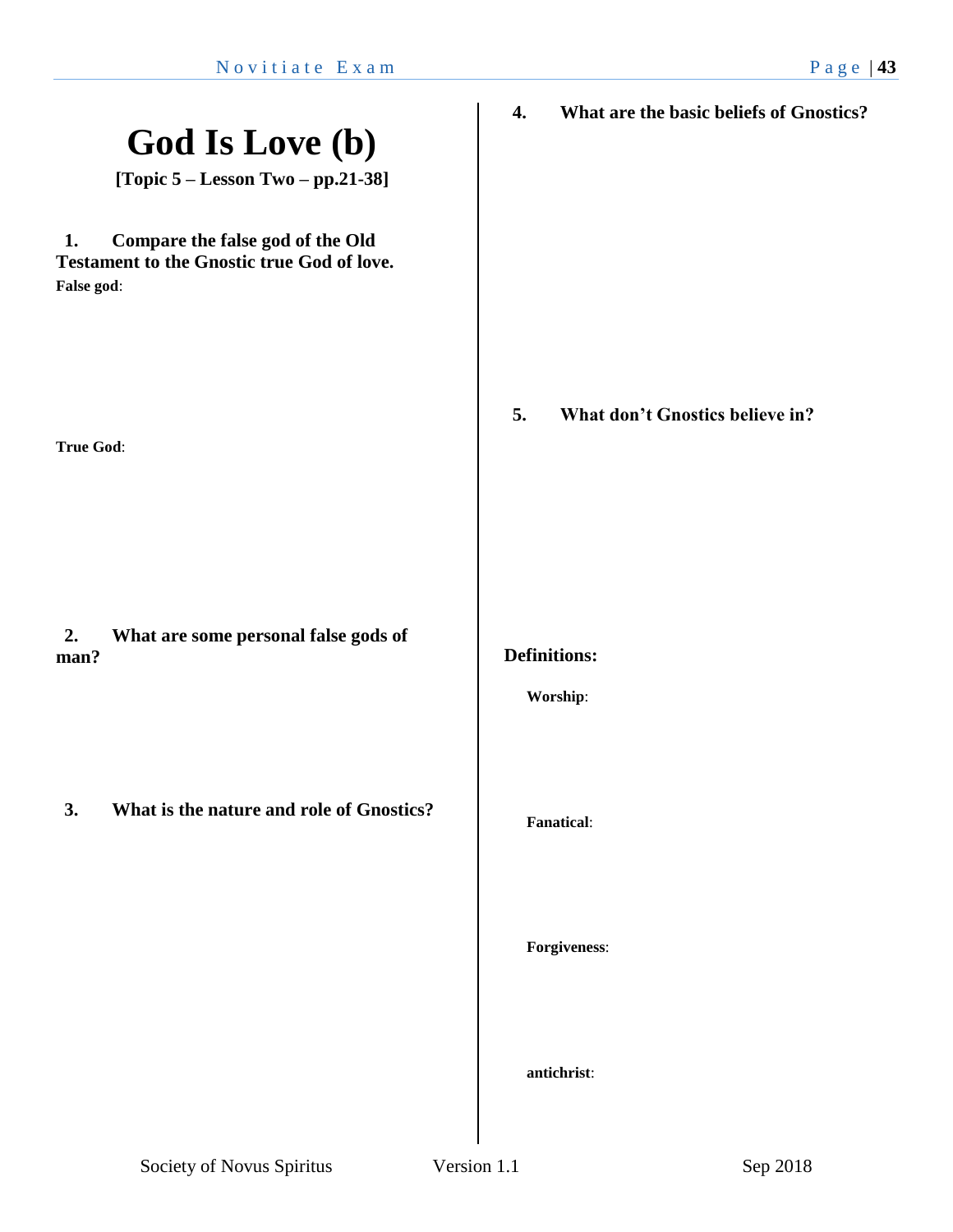#### **Avatar**:

**Communion**:

**True or False: ["T" for True, "F" for False.]**

- **1. We are descendants of God, becoming god-like. ( )**
- **2. "Two or more gathered" refers to synergism and the power within you to create, not to Christ. ( )**
- **3. Advanced thinkers ask questions. ( )**
- **4. God experiencing through us has total knowledge and experience; He already has it in His now. ( )**
- **5. All love is really the search for self-love. ( )**
- **6. People choose to advance spiritually. ( )**
- **7. Honor thy father and thy mother only if they are honorable. Give horror & respect if deserving. ( )**
- **8. We are not a "New Age" religion. We are a resurgence of Gnosticism as old as time. ( )**
- **9. This is the Age of Awareness and Rationale. ( )**
- **10. Children are little people with feelings/souls. ( )**
- **11. If you die in sin you will go directly to hell. ( )**
- **12.** *What God has joined together, let no man put asunder* **means don't split intellect & emotion. ( )**
- **13. Every day of our life is a prayer to God. ( )**
- **14. Father God is humanized and get angry. ( )**
- **15. We are all avatars from Nuvo seeking truth. ( )**
- **16. By 2000, Gnosticism will be a world religion. When the truth comes out, it will all over. ( )**
- **17. We were called Gnostics and Essenes before Christ, and Gnostic Christians after the time of Christ. ( )**
- **18. Christ promoted God's greatness, not his own. ( )**
- **19. There is nothing holy about a war. ( )**
- **20. We are all God made flesh, not just Christ. ( )**
- **21. Our Chart is written but Azna can soften it. ( )**
- **22. Most churches focus on making lots of money and using fear and promoting Christ, not God. ( )**
- **23. The level of your suffering will also be the height of your achievement. ( )**
- **24. Knowledge is gained slower in a perfect place. ( )**
- **25. Patterns repeat until we face them. ( )**

# **Discussion:**

**1. What was Christ's purpose?**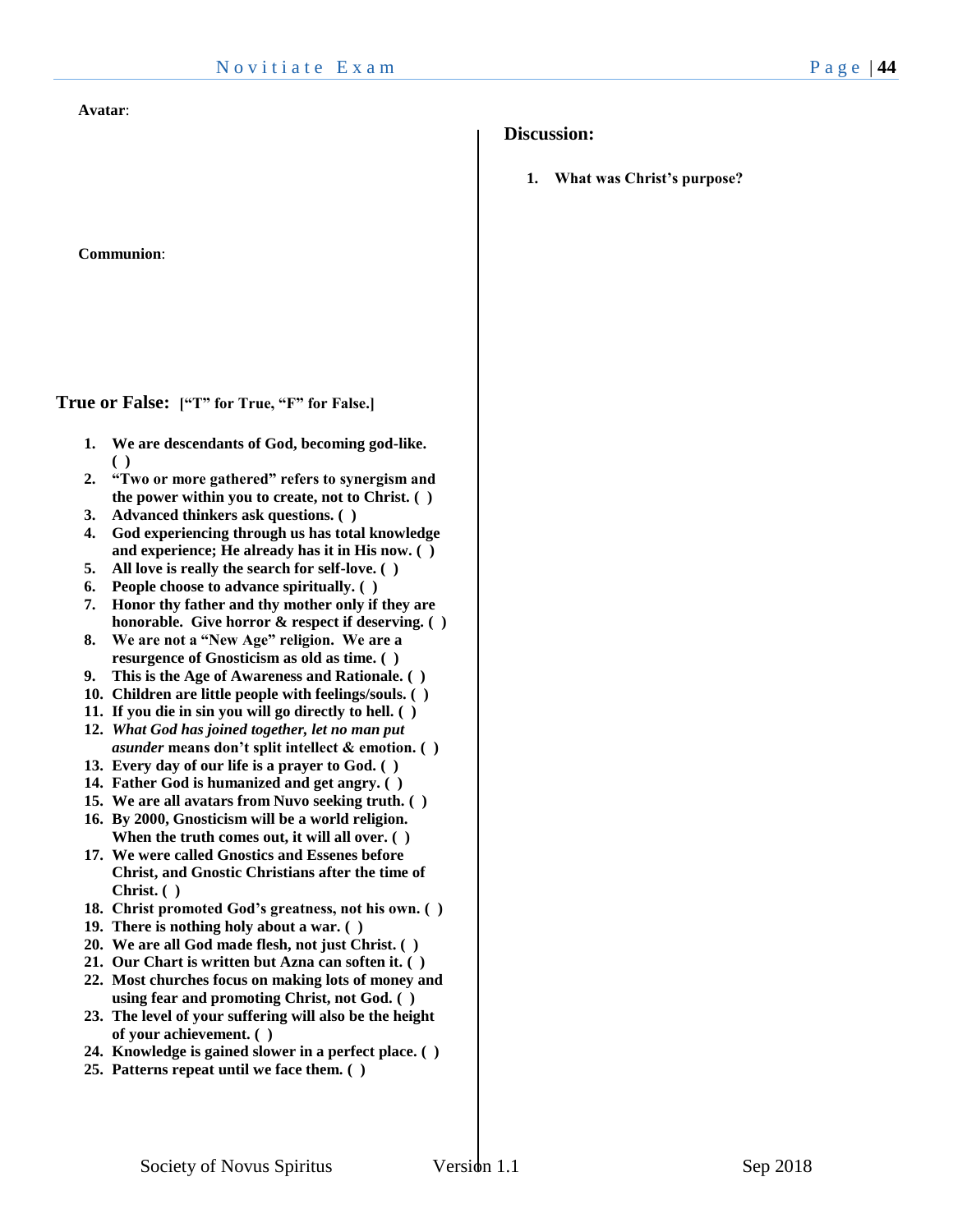# **The Soul's Choice (a)**

**[Topic 5 – Lesson Three – pp. 39-57]**

**1. Compare "desire" to "creating."**

# **2. Differentiate among the Levels of the Soul.**

**Upper**:

# **Middle**:

**Lower**:

Society of Novus Spiritus Version 1.1 Sep 2018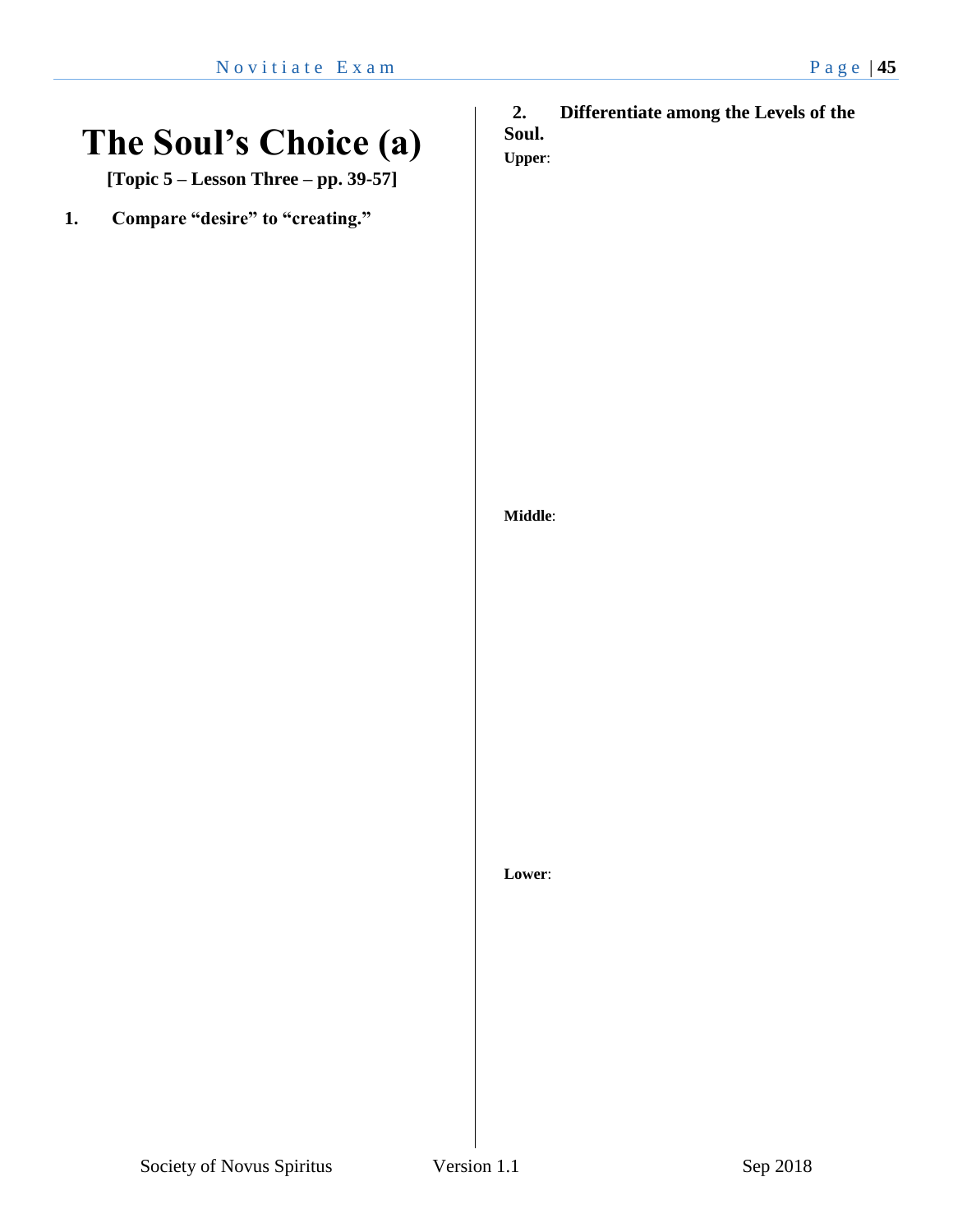| 3.              | State affirmations to cleanse negativity. | <b>Definitions:</b><br>Guilt:                                                                                                                                                                                                                                                                                                                                                                                                                                                                                                                                                                                                                                                                                                                                                                                                                                                                                                                                                                                                                                                                                                                                                                                                                                                                                                                               |
|-----------------|-------------------------------------------|-------------------------------------------------------------------------------------------------------------------------------------------------------------------------------------------------------------------------------------------------------------------------------------------------------------------------------------------------------------------------------------------------------------------------------------------------------------------------------------------------------------------------------------------------------------------------------------------------------------------------------------------------------------------------------------------------------------------------------------------------------------------------------------------------------------------------------------------------------------------------------------------------------------------------------------------------------------------------------------------------------------------------------------------------------------------------------------------------------------------------------------------------------------------------------------------------------------------------------------------------------------------------------------------------------------------------------------------------------------|
| 4.<br>Power:    | Compare "power" and "empower."            | True or False: ["T" for True, "F" for False.]<br>The minute you ask where is my spirituality, you<br>1.<br>are already on the road towards it. ()<br>Dark entities have their own Other Side, they<br>2.<br>prefer life on Earth which is their heaven. ()<br>All extraterrestrials want to harm us. ()<br>3.<br>When one person falls, it diminishes everyone. ()<br>4.<br>When good is called, it is called from all over. ()<br>5.<br>There is no such thing as your higher self. ()<br>6.<br>The only reason you could be lonely is if you have<br>7.<br>not given out love. ()<br>8. If you make partnership the ultimate without<br>being a partner to yourself, you are in the lower<br>self. $( )$<br>9. Most Soulmates are not here with us, but are on<br>the Other Side waiting/helping/guiding us. ()<br>10. Gnostics are heretics. ()<br>11. The Council of Nicaea was to get rid of                                                                                                                                                                                                                                                                                                                                                                                                                                                           |
| <b>Empower:</b> |                                           | reincarnation, not the Trinity. ()<br>12. Children come in with psychic spiritual                                                                                                                                                                                                                                                                                                                                                                                                                                                                                                                                                                                                                                                                                                                                                                                                                                                                                                                                                                                                                                                                                                                                                                                                                                                                           |
| 5.              | How can we overcome "Specialness?"        | knowledge of Spirit Guides, the Other Side and<br>the White Light, but it is programmed out of<br>them. $( )$<br>13. Everyone should aspire to levitate. ()<br>14. Depression is a very self-indulgent state in which<br>no person should reside. ()<br>15. Depression causes the chemical imbalance, not eh<br>chemical imbalance the depression. ()<br>16. Gnosticism frees man from feeling unworthy and<br>elevates man back to his rightful place. ()<br>17. "Specialness of Self" is spiritually dangerous and<br>promotes a false god and perception of self. ()<br>18. Nothing can attack your persona as God. Your<br>actual essence, which is God, can't be harmed. ()<br>19. Gnostics are not meek. They are warriors. ()<br>20. do not give others the power to bludgeon you. ()<br>21. The more you suffer, the more God loves you. ()<br>22. Your reality check comes at age $9$ or $10 - also$<br>fear, guilt and "specialness of self" hurt-points. ()<br>23. Surrendering total self is a cult. But surrender to<br>a cause that is higher than yourself in yourself. ()<br>24. To put out negativity brings it to you, but<br>justifiably fighting back does not. ()<br>25. Of all the Holy Books, the Bible has gained the<br>most power, but look at it as a history book. ()<br>26. Suffering is self-indulgent. "Special" people feel |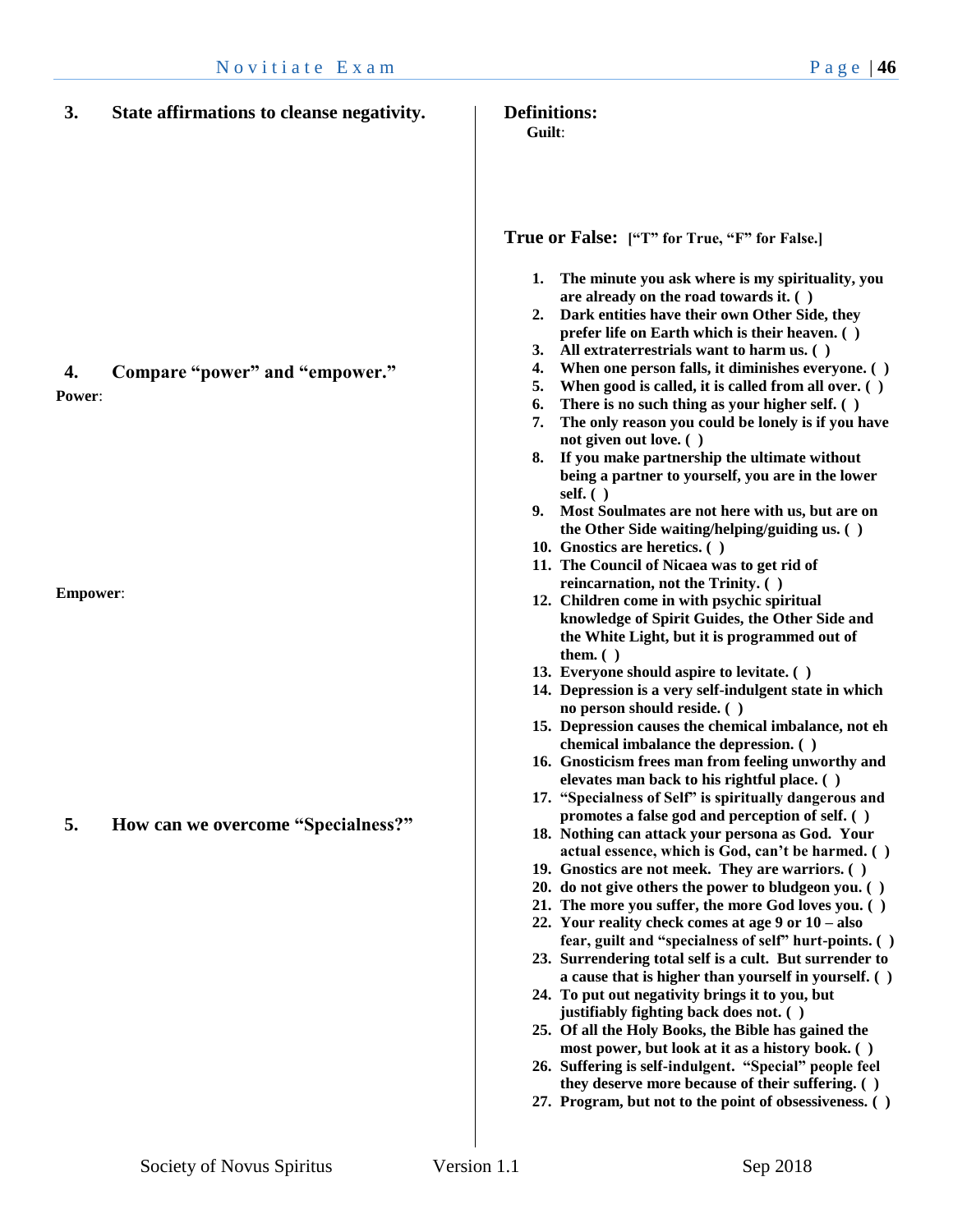# **The Soul's Choice (b)**

**[Topic 5 – Lesson Four – pp. 57-80]**

**1. What are the causes/solutions for physical and psychological addictions/obsessions? Causes**:

**Solutions**:

# **2. Explain these quotes from Christ.**

*If you bring forth what is within you, what you bring forth will save you. If you do not bring forth what is within you, what you do not bring forth will destroy you.*

*Give it all up and follow me.*

*Separate chaff from the wheat.*

**3. What are some Gnostic attributes?**

### **Definitions**:

**Obsess**:

**Programming**:

**Religion**:

**Cult**:

**Sin**: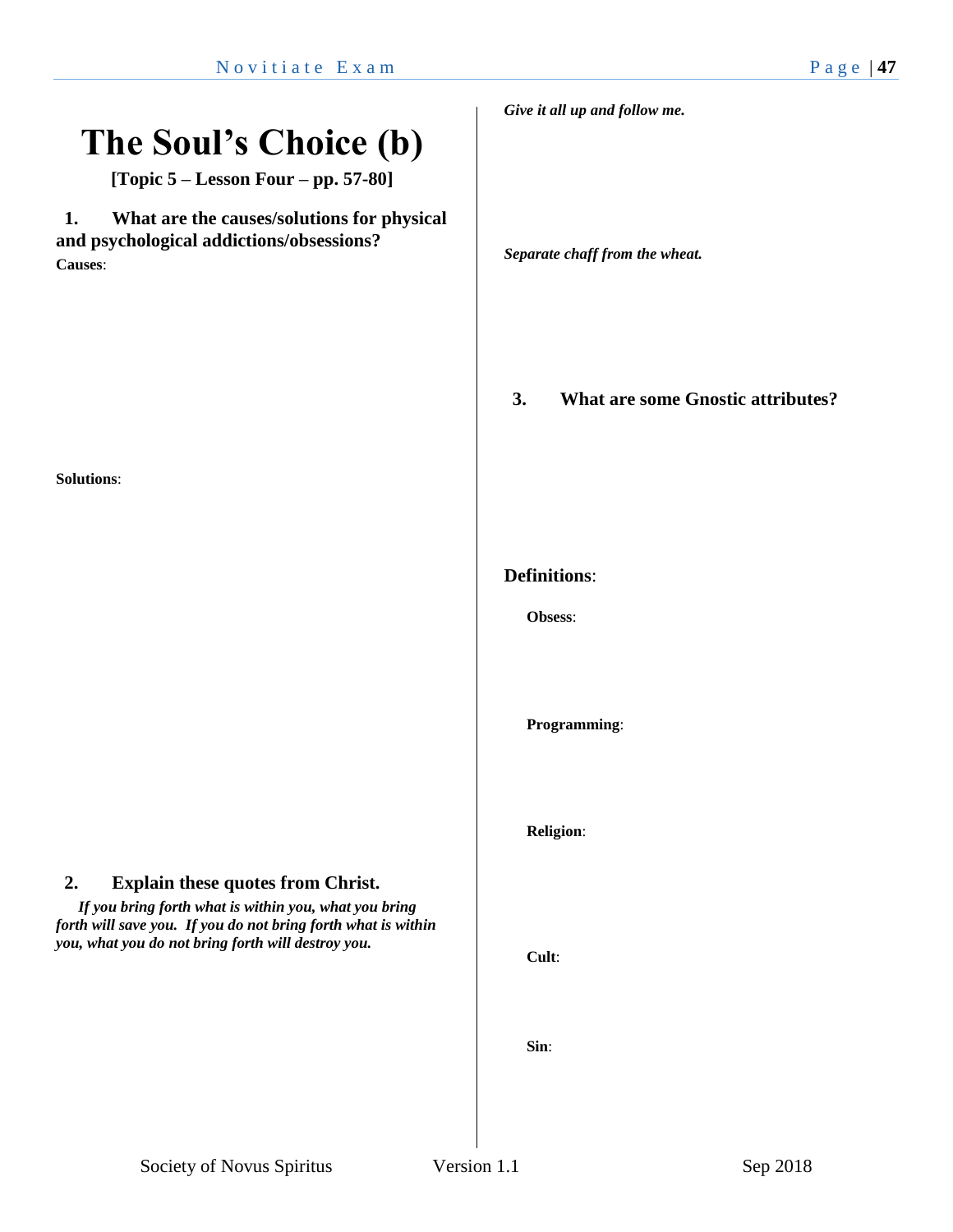**Compassion**:

**True or False: ["T" for True, "F" for False.]**

- **1. You can live as well off as you please and still be impoverished in your soul. ( )**
- **2. When you become obsessive, you push the very thing away from you that you wish to aspire to. ( )**
- **3. Your wants are a physiological thing and have nothing to do with your Chart. ( )**
- **4. You have total free will on Earth. ( )**
- **5. You are always in a state of learning. ( )**
- **6. People abandon themselves, not others them. ( )**
- **7. Buddha said, "Release things into the Universe." Be compatible and in harmony with all things. ( )**
- **8. The more spiritual you are, the more alone. ( )**
- **9. Adults fear death more, as compared to children who are so fresh from the Other Side. ( )**
- **10. If you are addicted to a person, let them go in a protective bubble of Light to come back or not. ( )**
- **11. Hate consumes the mind less than love. ( )**
- **12. After overcoming obsessive emotions, we have the joy and pride in accomplishment. ( )**
- **13. There are very few earthbound ghosts. ( )**
- **14. A ghost is someone who has not made the transition to the Other Side, but a Spirit has. ( )**
- **15. Christ was not Christian but a Gnostic and Essene. After him came a Christianity we do not know. ( )**
- **16. You can buy salvation. ( )**
- **17. Instant karma can occur with malicious intent, and some interpret this as a "curse" if bad follows. ( )**
- **18. Keep righteous anger but let go of hostility. ( )**
- **19. Christians put in the lion's den were Gnostics. ( )**
- **20. Each one of us comes to God individually. ( )**
- **21. You have to be religious to be spiritual. ( )**
- **22. Christ was born on June 25, not December 25. ( )**
- **23. better to love and help each other all year long, than to give many gifts at Christmas time. ( )**
- **24. Most people are afraid to die, of loss or to be alone, but we all suffer in our own way. ( )**
- **25. We can will ourselves to die when we're ready. ( )**
- **26. Birth is a horrendous experience to go through. ( )**
- **27. Identify what you learn, not suffered; you don't want pain to be lost. But pain strengthens the soul. ( )**
- **28. We choose lives for our spiritual advancement towards God, so all injustices make sense. ( )**

#### **Discussion:**

*1.* **Write down your obsessions and how you have managed to uproot them from yourself or tried.** 

*2.* **Describe the process/benefits of letting go of guilt.**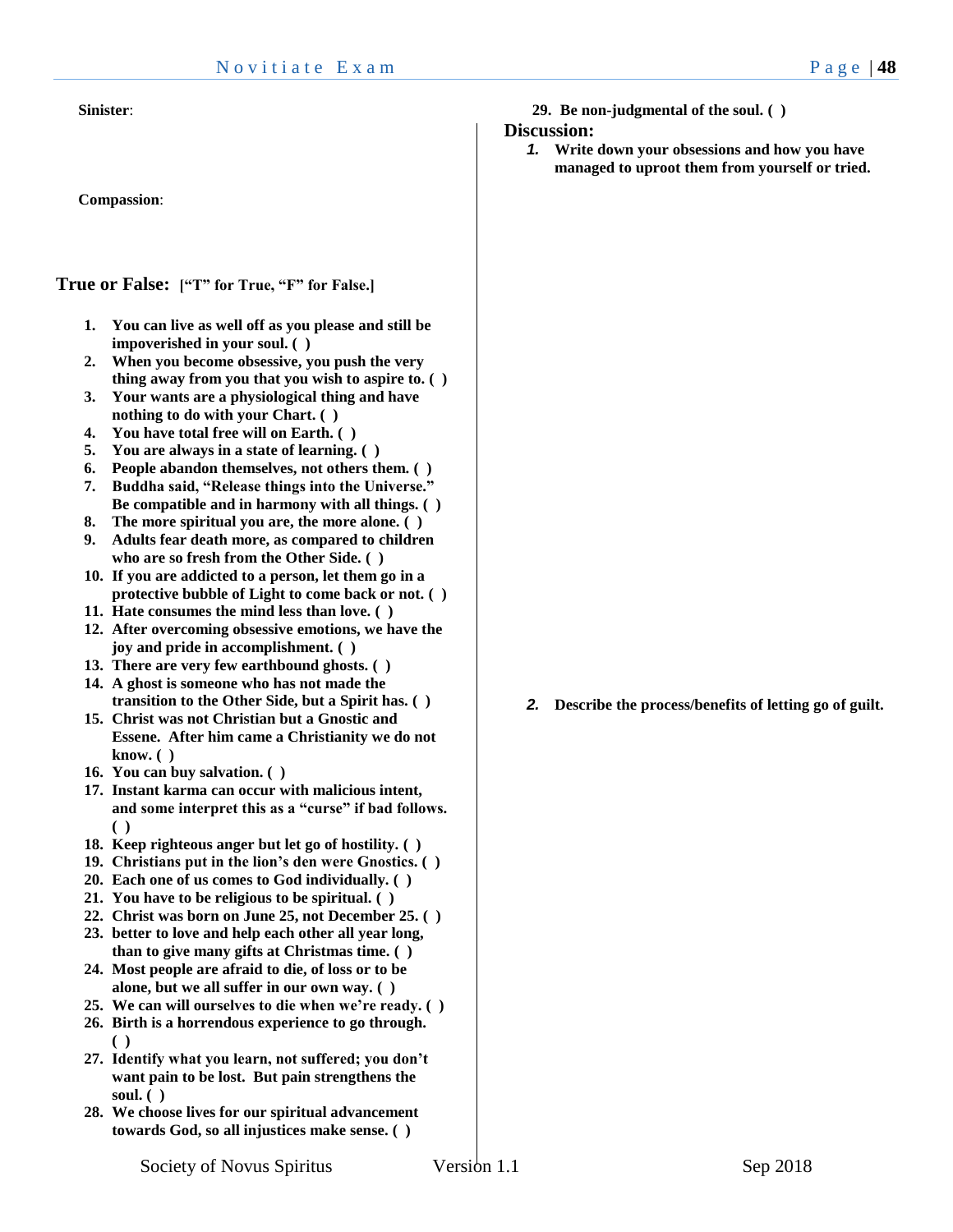|             | The Great Battle (a)<br>[Topic $5 -$ Lesson Five $-$ pp. 81-95] | Who is the Great Battle over?<br>3.                                          |
|-------------|-----------------------------------------------------------------|------------------------------------------------------------------------------|
| 1.<br>Noir: | <b>Compare Noir-Earth-hell to Nuvo.</b>                         |                                                                              |
| Nuvo:       |                                                                 | How can we dispel Darkness?<br>4.                                            |
| 2.<br>Dark: | Compare goals of Dark vs. White entities.                       | <b>Compare Mission and &amp; Example Life</b><br>5.<br>entities.<br>Example: |
| White:      |                                                                 | <b>Mission:</b>                                                              |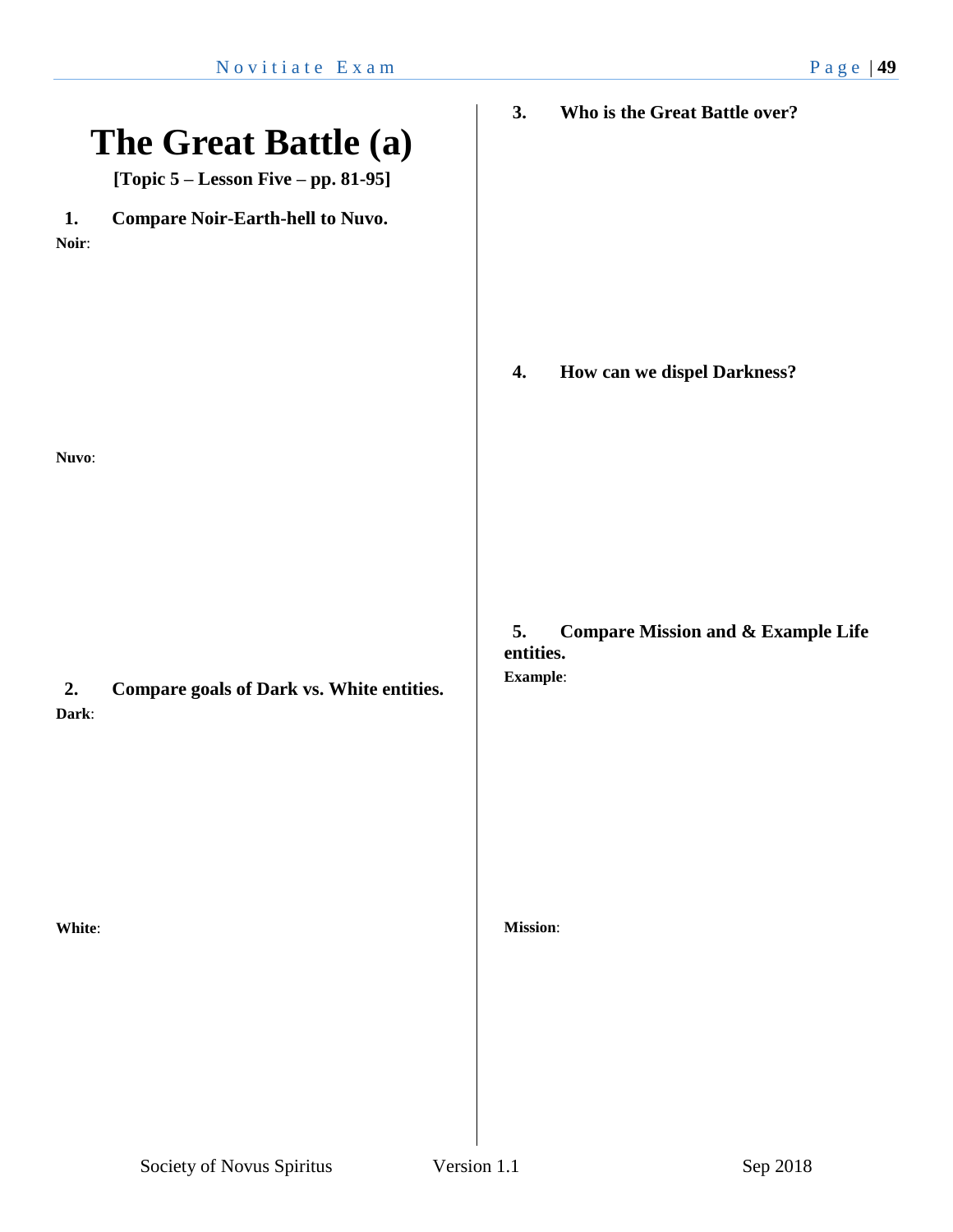# **6. Describe "Collective Negativity."**

### **Discussion:**

*1.* Discuss the benefits of going through pain.

**Karmic Catalyst**:

# **True or False:** ["T" for True, "F" for False.]

- **1. Once you are aware of the enemy and the form it takes, it can no longer be an enemy to you. ( )**
- **2. Some entities seem to be emitted from the Godhead with more ability to evolve. ( )**
- **3. Depression is a grayness that can attack us, and we can be manipulated by ego buy we snap back. ( )**
- **4. When we die, the tunnel comes out from us. ( )**
- **5. Nuvoites serve God directly, refuse dogma or false gods and have many lives to prepare for battle. ( )**
- **6. Everyone but the Dark go to the Other Side. ( )**
- **7. You are cursed during Collective Negativity. ( )**
- **8. Three people make up a mini-universe. ( )**
- **9. Wear your badge of pain with courage. ( )**
- **10. You must be your own "significant other." ( )**
- **11. Justice does not always survive on this planet. ( )**
- **12. Gathering together empowers each other. ( )**
- **13. What happens to a person who is fighting for something affects everyone. ( )**
- **14. Your solar plexus tells you if something is right for you. Think for yourself what is right. ( )**
- **15. Christ founded many churches. ( )**
- **16. The only time you should look back in life, is to see how steep the mountain is you have come up. ( )**

## *2.* Discuss the premise of miracles.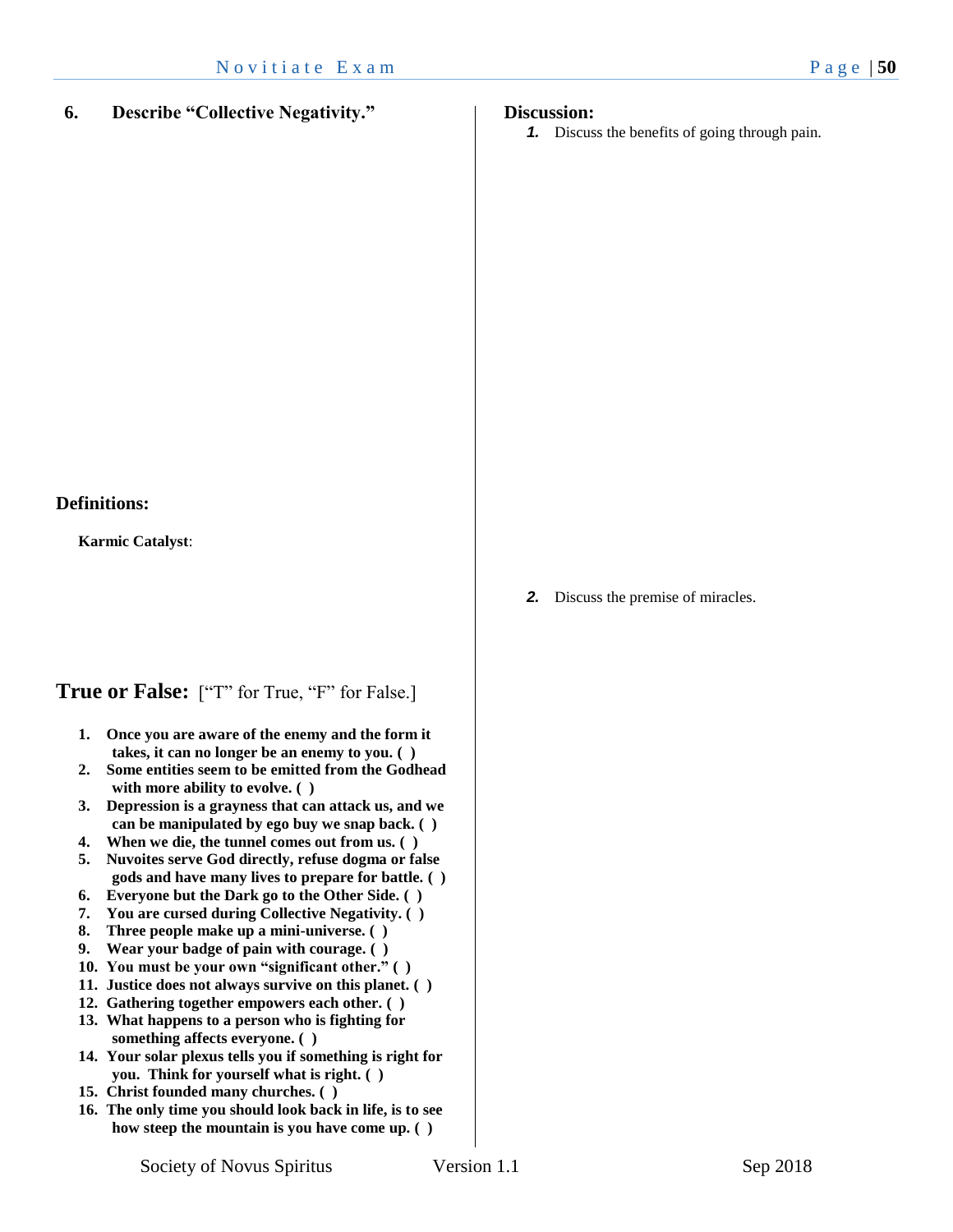**The Great Battle (b)**

**[Topic 5 – Lesson Six – pp. 95-114]**

**1. How can we stand against negativity?**

**2. Describe our future community life.**

# **3. What are some false concepts about evil?**

## **Definitions:**

# **Poltergeist**: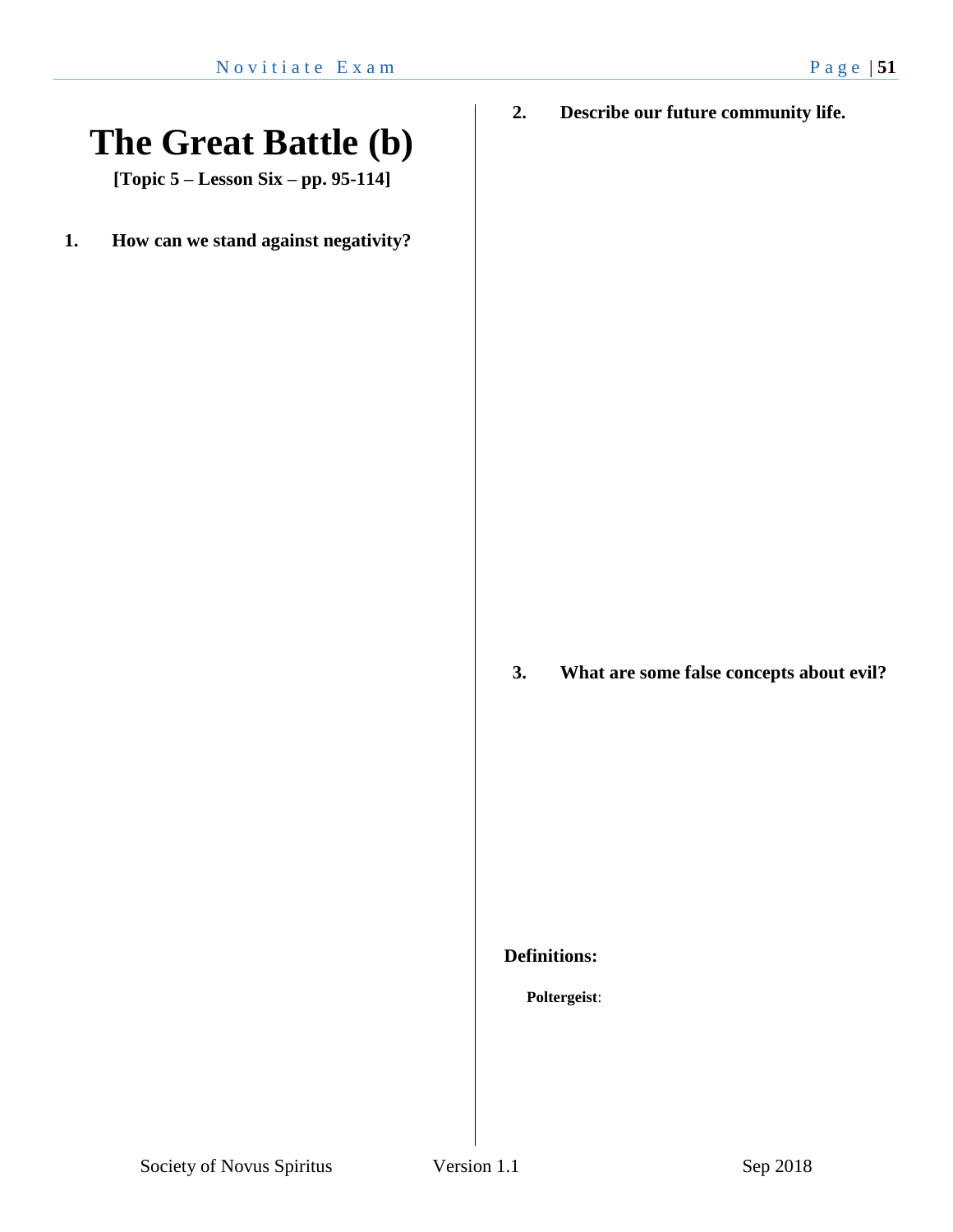# **True or False:** ["T" for True, "F" for False.]

- **1. Early morning and late at night are unguarded moments open to attack. ( )**
- **2. In occult practices, there is not freedom, and there are constant demands. ( )**
- **3. You can break a person's Chart. ( )**
- **4. Anyone with mediumistic qualities emits a bright blue light attracting those who need help. ( )**
- **5. Your Light gets brighter as you evolve. ( )**
- **6. Things are sentient. They have a longer life-span if you talk to them; the molecular force listens. ( )**
- **7. When a person turns white, they turn instantly. When they turn Dark, it takes longer. ( )**
- **8. Earth is the greatest test. The Darkest of Dark and the Lightest of Light came here as a final test. ( )**
- **9. Communicating Guides have to be humanized to care about our feelings. ( )**
- **10. To give up part of your life to help other is the only way to the true Gnosticism. ( )**
- **11. You can know something without experience. ( )**
- **12. Validate truth by what you feel inside. ( )**
- **13. All things of beauty that man has created and loved on Earth can be reproduced on the Other Side. ( )**
- **14. If you carry the banner of truth higher, sometimes you may be psychically attacked more. ( )**
- **15. When good rises, negativity rises up to meet it. ( )**
- **16. We can be tempted by greed and ego. ( )**
- **17. We can reach perfection in this life. ( )**
- **18. One Light entity can dispel 30,000 Dark. ( )**
- **19. Dark entities keep recycling into life, and in the final schematic God reabsorbs them back. ( )**
- **20. Man can only be kept good if he is afraid. ( )**
- **21. Love God, do not fear God. ( )**
- **22. Manmade evil, God did not. A loving God cannot make evil. Dark entities chose Darkness. ( )**
- **23. God will not ask you to sacrifice your children or for you do deny the dignity of your soul. ( )**
- **24. Negativity is for man to push against. ( )**
- **25. Fear and evil feeds upon itself. ( )**
- **26. Monks wore a tonsure to get infusion. ( )**
- **27. Dark entities can come cowled and faceless. ( )**
- **28. Dark entities can come through Light in life. ( )**
- **29. We do not believe in bigotry, prejudice, greed. ( )**
- **30. Gray can choose to turn either White or Dark. ( )**
- **31. A White entity could Chart himself to be a**
- **"sacrificial lamb" for a greater good. ( ) 32. White entities can "fall" because of pride and ego, and Gray can turn Dark because of greed. ( )**
- **33. White stays White, Dark stays Dark, but the Gray is up for grabs to turn either way. ( )**
- **34. Dark and Gray have no intelligence or talent. ( )**
- **35. People who are not Gnostics can be White. ( )**
- **36. White can be irritants, so we can't judge souls, but everyone can sense the presence of evil. ( )**
- **37. Our goal is to ascend spiritually to divinity. ( )**
- **38. Most people don't fear death, but absorption. ( )**
- **39. It is more tiring to be around a Gray than a Dark, because you always have to fill them with love. ( )**
- **40. Whether it is jealously, avarice, hate or cruelty, at the bottom of every wrong is greed. ( )**

#### **Discussion:**

*1.* Discuss how what happens on Earth impacts the whole Universe, and how other learn from us.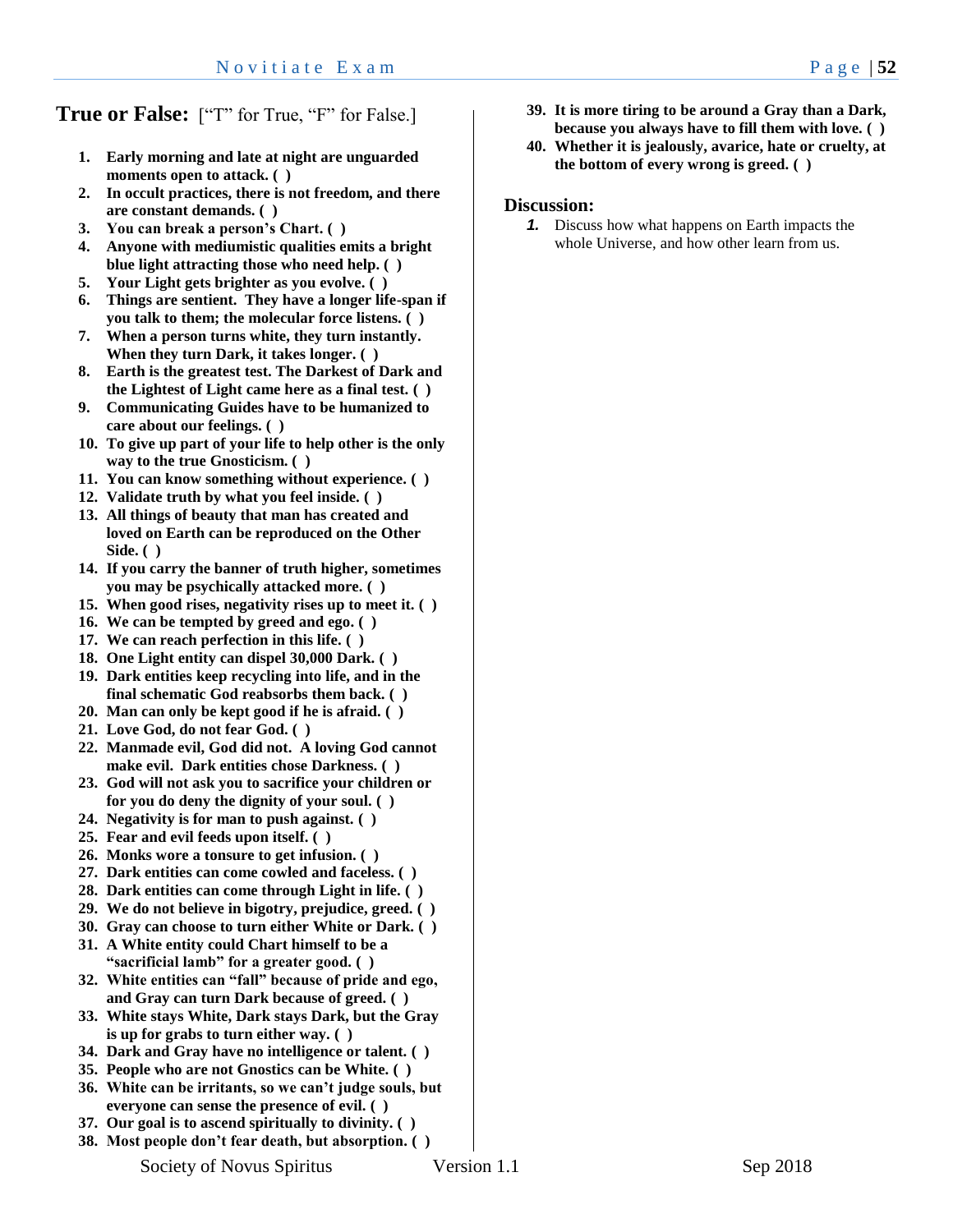|                          |                                                                | Gray:                                                               |
|--------------------------|----------------------------------------------------------------|---------------------------------------------------------------------|
|                          | The Great Battle (c)<br>[Topic 5 – Lesson Seven – pp. 115-134] |                                                                     |
| 1.                       | What are negative implants?                                    | What is our motive, how do we achieve it?<br>6.                     |
| 2.                       | Who bears the responsibility of implants?                      | 7.<br>How can we stop psychic and self attack?                      |
| 3.                       | How can we dismiss negative implants?                          | How are the Kabala/Lost Gospels<br>8.<br><b>Gnostic?</b><br>Kabala: |
|                          |                                                                | <b>Lost Gospels:</b>                                                |
| 4.                       | How can we distinguish intent or motive?                       | <b>Definitions:</b><br>Cocooning:                                   |
| 5.<br>function.<br>Dark: | <b>Describe how Dark/Gray entities</b>                         | Morphic resonance:                                                  |
|                          |                                                                | Psychic attack:                                                     |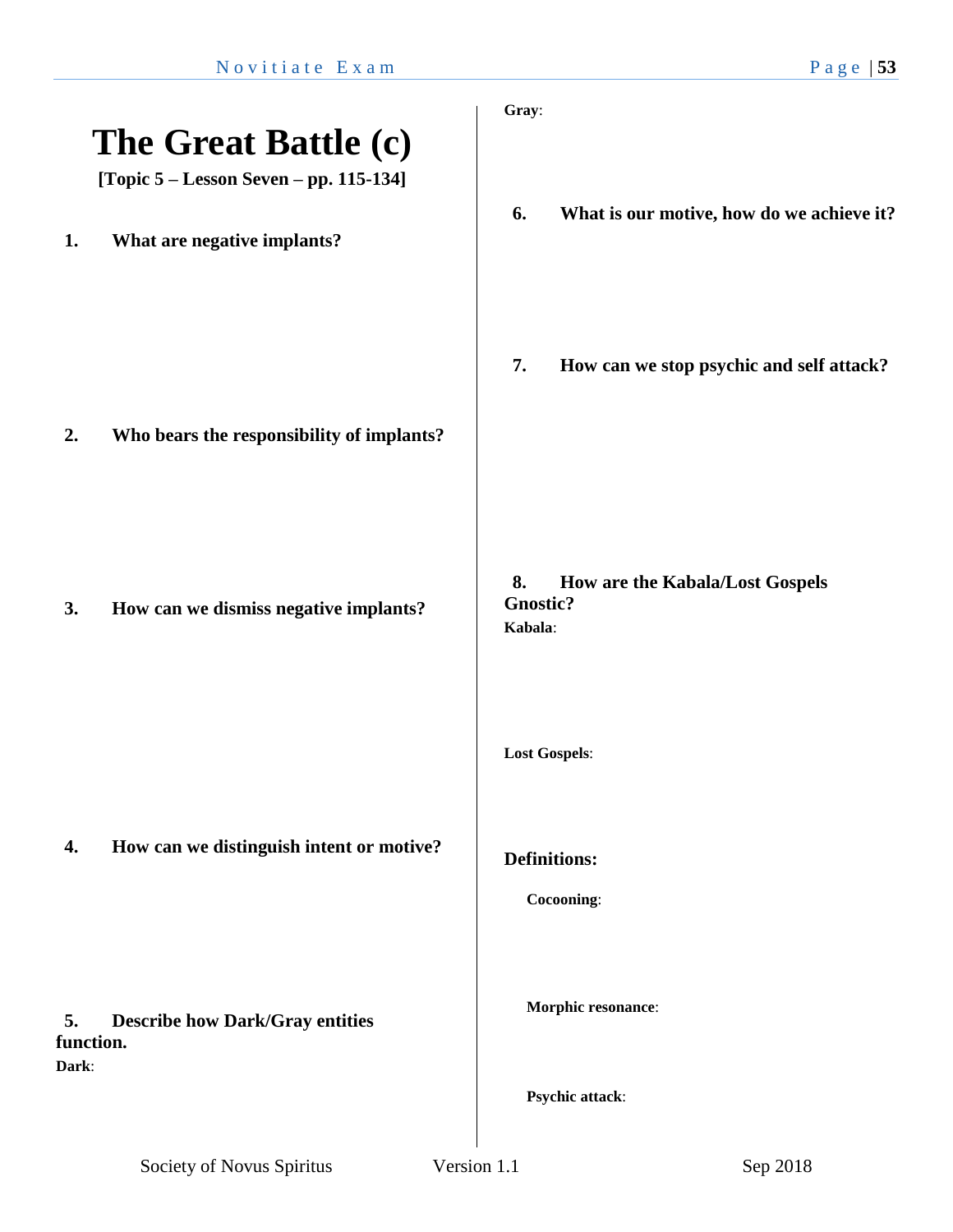#### **Folie a deux**:

**Pivotal souls**:

**Psychic**:

**Church**:

**Hypocrisy**:

### **True or False: ["T" for True, "F" for False.]**

- **1. Prayer directed towards a human being cures. ( )**
- **2. Stick together. Don't be separate & powerless. ( )**
- **3. Some Gray now are turning Dark because of greed, so battle lines are being drawn. ( )**
- **4. Gnosticism is a new religion. ( )**
- **5. Don't be gloomy, miserable, hateful, rejected, negative or judgmental, but have dignity of self, righteous anger and pride of accomplishment. ( )**
- **6. Your body follows what your mind tells it. You do not have to be ill. ( )**
- **7. As we grow, we see the larger picture. ( )**
- **8. We planned our life so stand tall and smile. ( )**
- **9. God will believe in you, whether you believe in Him or not. Love yourself to love God. ( )**
- **10. Dogma kills psychic & spiritual development. ( )**
- **11. AIDS is the wrath of God. ( )**
- **12. Emotion is our most beautiful asset/worst culprit. If your I Am is intact, no one can hurt you. ( )**
- **13. Cults are full of controlling fear and deception. We promote knowledge, love and understanding. ( )**
- **14. Better to have righteous anger than Pollyanna. If you are wimpy, you become hypocritical. ( )**
- **15. Don't let the faith in yourself be shaken or let the emotion side of your brain take into ego. ( )**

#### **Discussion:**

*1.* Discuss the statement—if the motive is pure, let the listener be the one responsible for the spoken word.

*2.* Explain the basic premises of Gnosticism.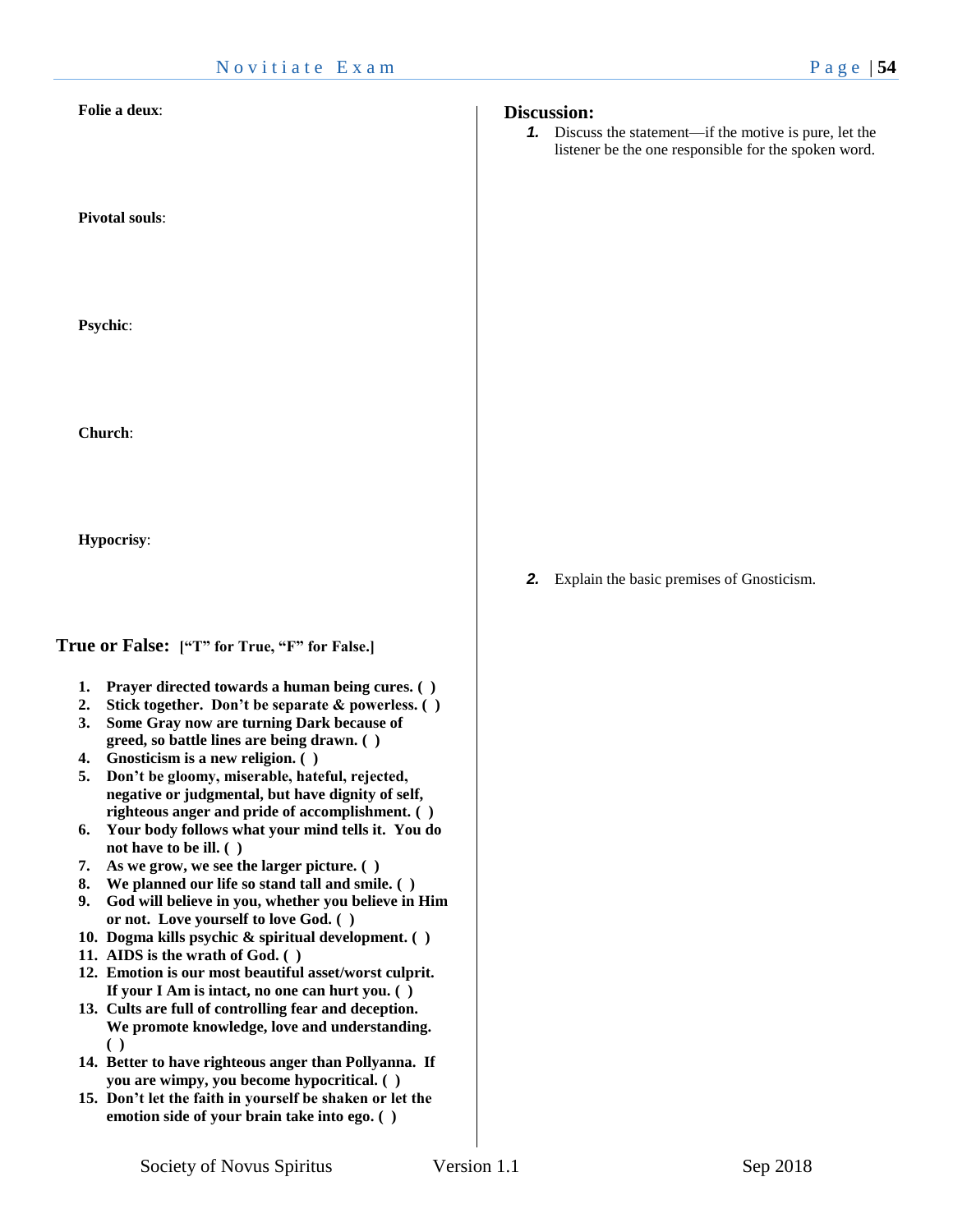# **Gnostic Warriors (a)**

**[Topic 5 – Lesson Eight – pp. 135-148]**

**1. What is our voice?**

**2. Explain when and how Darkness started.**

**3. How did the Gray start?**

**4. Describe "Children of the Lie."**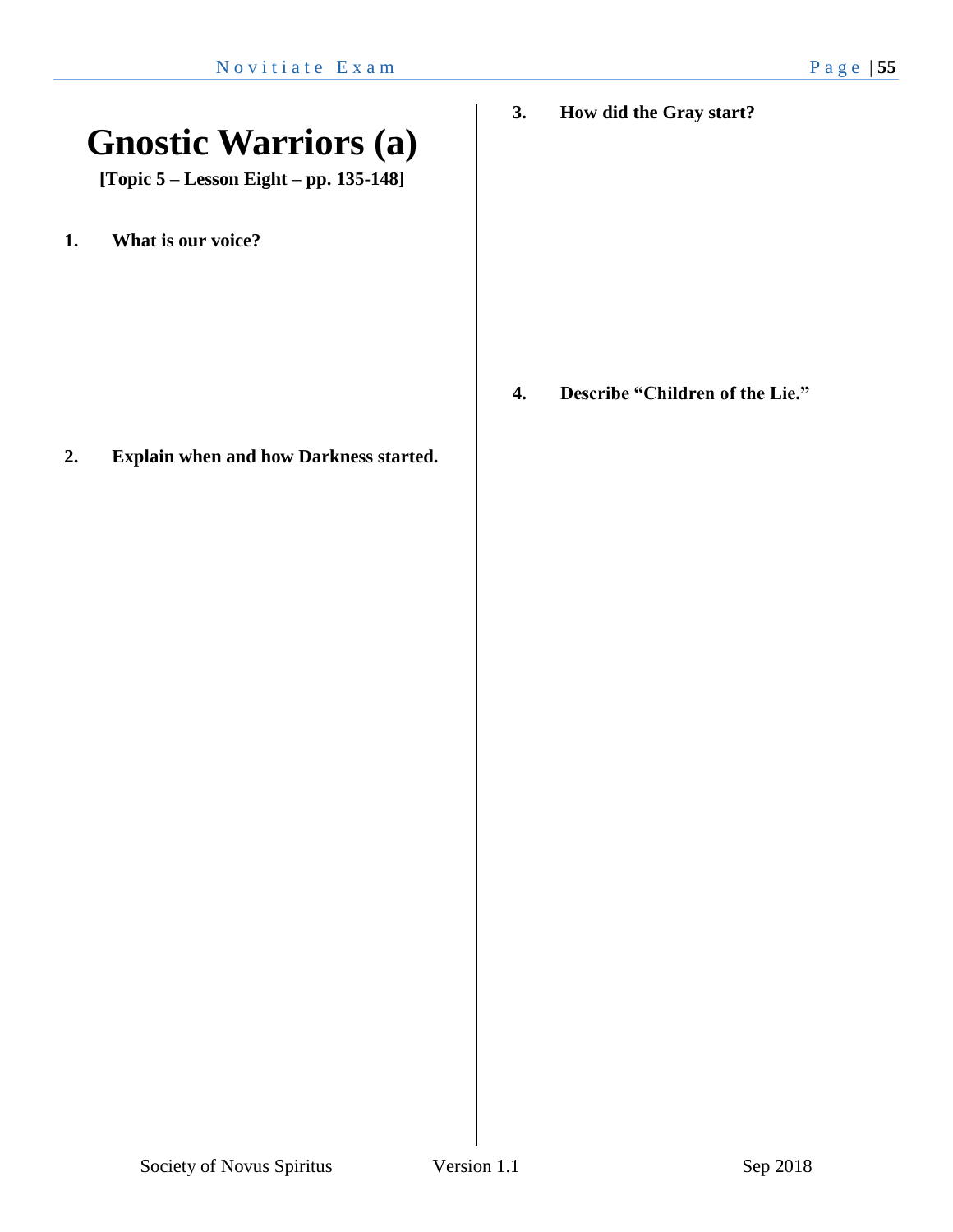| 5.<br>What effects can these robots have on us? | <b>Golden Seal:</b>                                                                                                                                                                                                                                                                                                                                                                                                                                                                                                                                                                                                                                                                                                                                                                                                                                                                                                                                                                                                                                                                                                                                                                                     |
|-------------------------------------------------|---------------------------------------------------------------------------------------------------------------------------------------------------------------------------------------------------------------------------------------------------------------------------------------------------------------------------------------------------------------------------------------------------------------------------------------------------------------------------------------------------------------------------------------------------------------------------------------------------------------------------------------------------------------------------------------------------------------------------------------------------------------------------------------------------------------------------------------------------------------------------------------------------------------------------------------------------------------------------------------------------------------------------------------------------------------------------------------------------------------------------------------------------------------------------------------------------------|
|                                                 | <b>Guardianship of the Mind:</b>                                                                                                                                                                                                                                                                                                                                                                                                                                                                                                                                                                                                                                                                                                                                                                                                                                                                                                                                                                                                                                                                                                                                                                        |
| <b>Definitions:</b><br>Ignorance:               | True or False: ["T" for True, "F" for False.]<br>As long as entities incarnate, Dark entities will be<br>1.<br>separate from the Light of Creation. In the final<br>stage, God will absorb this Created Mass into the<br>Uncreated Mass to see if it can be purified. ()<br>2. Inn every myth, there is a rebellion in the heavens<br>of a good god fight a bad god. ()<br>3. You must experience every race, creed, color,<br>continent and aspect to spiritually evolve. ()<br>4. Earth is a shadow world, a Dark kingdom where<br>Darkness has more power. ()<br>5. Dark entities go through the Left Door, a revolving<br>door, and White go through the Right Door. ()<br>Ignorance doesn't create bigotry and judgment. ()<br>6.<br>7. God allowed Darkness in His unconditional love to<br>give us something to push against. ()<br>We can judge Darkness by judging the act. ()<br>8.<br>We each resonate to our own tone and color, and<br>9.<br>plants also have their own tone. ()<br>10. Our original voice or chime is still intact in the Hall<br>of Chimes on the Other Side. ()<br>11. Everyone's tone is not agreeable to us, but<br>advanced people vibrate to more tones and colors. |
| <b>Spiritual knowledge:</b><br>Aura:            | $\left( \ \right)$<br>12. Council and Archetypes are voices before us. ()<br>13. Etheric statements do not have to be logical. ()<br>14. "Walk-ins" do not exist. ()<br>15. Dark entities usually work alone, where Children<br>of the Lie operate in groups. ()<br>16. When spirituality rises, Darkness rises with it. ()<br>17. One of the best forms of protection against<br>Children of the Lie is to remove yourself. ()<br>18. You cannot hurt Dark entities, but the Grays are<br>disturbed, confused and are wandering. ()                                                                                                                                                                                                                                                                                                                                                                                                                                                                                                                                                                                                                                                                    |
|                                                 | 19. White souls gain strength from what we do. ()<br>20. You will find White souls in every religion. ()<br>21. There are no mysteries. We do not have to accept<br>anything on faith, but we accept it on logic. ()<br>22. Agnostics ignore truth, while Gnostics see it. ()                                                                                                                                                                                                                                                                                                                                                                                                                                                                                                                                                                                                                                                                                                                                                                                                                                                                                                                           |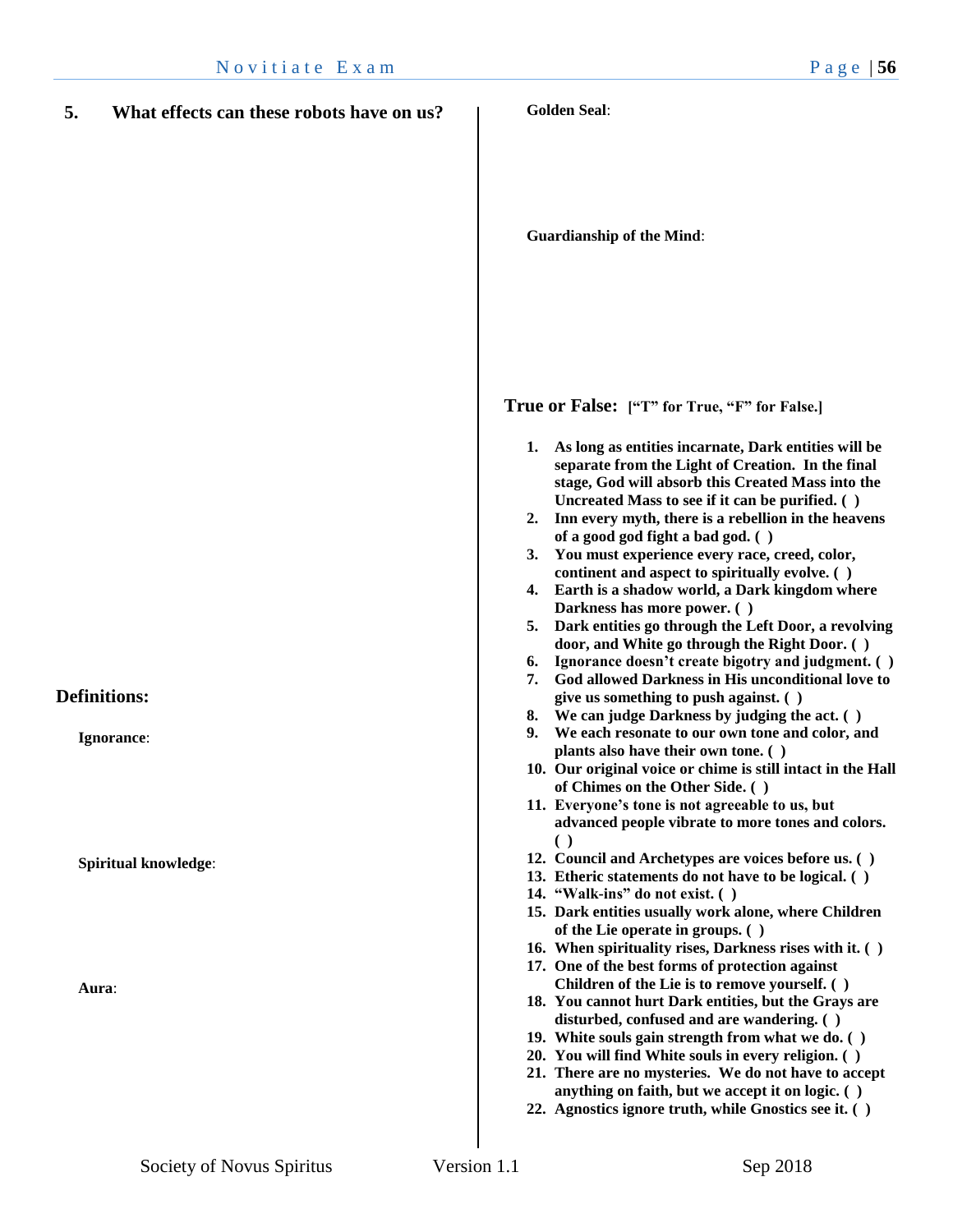| <b>Gnostic Warriors (b)</b><br>[Topic 5 – Lesson Nine – pp. 149-end]              | Why do we experience pain on Earth if<br>5.<br>the Dark stay Dark, and the Light stay Light? |
|-----------------------------------------------------------------------------------|----------------------------------------------------------------------------------------------|
| Why is it important to know about<br>1.<br>children of the Lie and Dark entities? |                                                                                              |
| If Dark entities recycle so quickly, who<br>2.<br>manipulates them?               | What do we ask for to protect ourselves<br>6.<br>daily?                                      |
| How can we get out of despair?<br>3.                                              | <b>Definitions:</b><br>Motive is everything:                                                 |
| Why must we ask for Angels to attend us?<br>4.                                    | To center yourself:                                                                          |